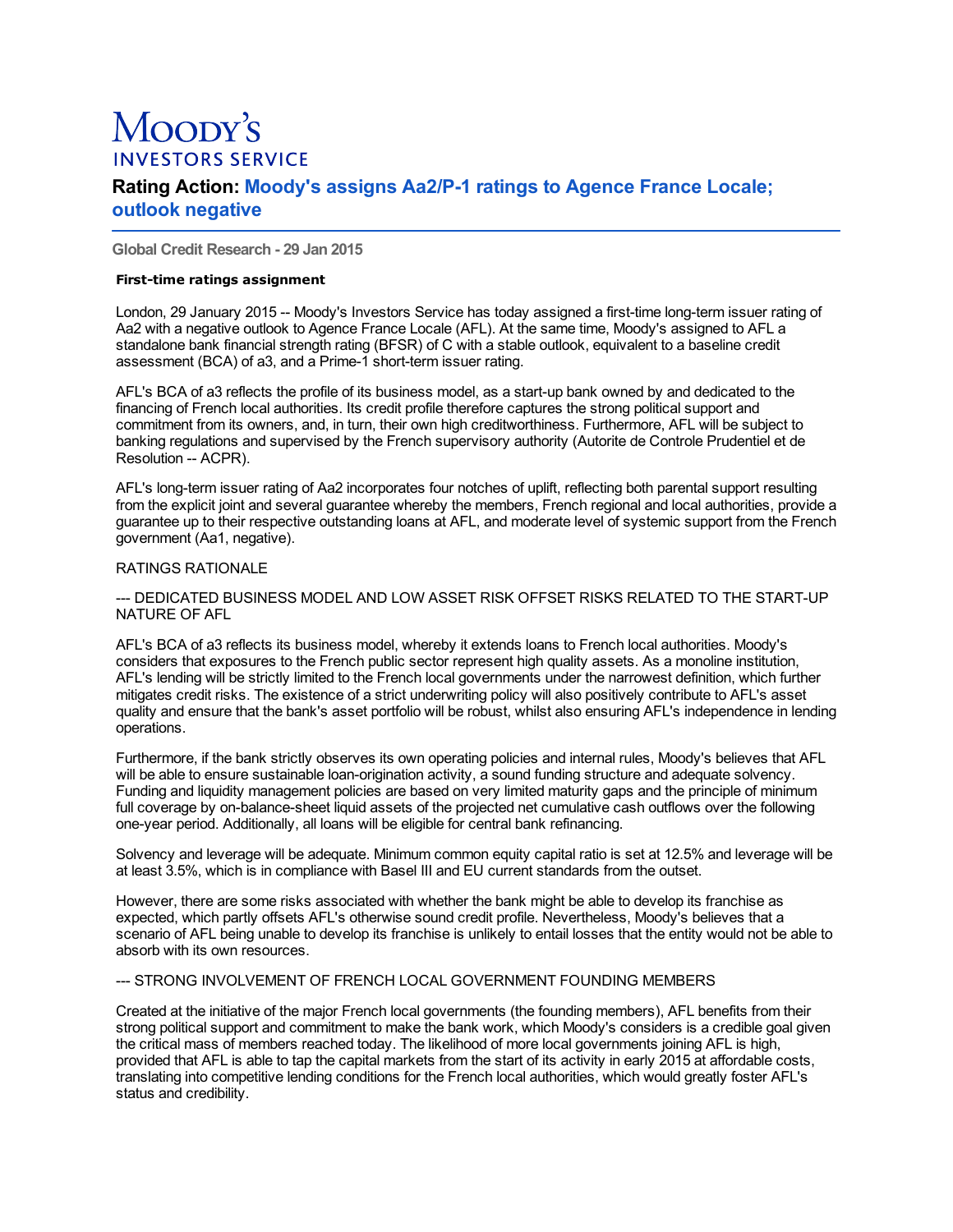Strict governance and credit policy will ensure AFL's independence from political pressures. The operating entity, i.e. AFL, has been set up as a separate legal entity from Agence France Locale -- Societe Territoriale (FL-ST, unrated), which is the holding company responsible for determining the agency's strategy.

The holding is also entrusted with clearing new members as membership is contingent upon the observance of specific rules aimed at protecting the entity's soundness and at mitigating the risk of political interference. Governance, including the constraints on the composition of AFL's Supervisory Board -- comprising a majority of independent directors -- further ring-fences the banking operations from potential political interference from its members.

#### --- RISKS ASSOCIATED WITH START-UP NATURE

AFL is confronted with the risks that any start-up faces. The risk of its operations not gaining traction is nevertheless mitigated by the financial commitment and strong political backing from the members. These members currently represent around 13% of the French local public-sector debt and more members are likely to join if its franchise develops according to plan. Moody's also believes that if AFL were to be put in run-off very quickly after its inception (for example if its business model turns out to be non-viable), the company would be able to honour its commitments using its own resources, thereby avoiding the activation of the members' guarantee.

# ISSUER RATING INCORPORATES FOUR NOTCHES OF SUPPORT

AFL's long-term issuer rating benefits from four notches of combined support from the parents and the government. Parental support results from the explicit joint and several guarantee from the member local authorities, whereby the members provide a guarantee up to their respective outstanding loans at AFL. Moody's also incorporates a moderate level of systemic support from the French government, reflecting the reputational damage for both the French sovereign and local public sector that would result from a default of AFL. The systemic support remains moderate because of AFL's small market share, and thus its limited systemic importance for the financing of the French local public sector at the outset.

# NEGATIVE OULOOK ON LONG-TERM ISSUER RATING

The negative outlook on AFL's long-term issuer rating reflects the negative outlook on the rating of the French government. Furthermore, a downgrade of the French sovereign rating would most likely result in weaker parental support, because of the high correlation between the creditworthiness of the French Government and local authorities. These circumstances would in all likelihood prompt a downgrade of AFL's long-term issuer rating.

# WHAT COULD MOVE THE RATINGS UP/DOWN

AFL's standalone credit strength already reflects Moody's views on the likelihood of the viability of its business model. An upgrade could be contemplated when AFL has built up a stable franchise, increased its market shares, generated sustainable profits and accumulated capital to grow its business. An upgrade of AFL's long-term issuer rating could follow (1) an upgrade of its standalone credit strength; or (2) a material improvement in the creditworthiness of the French local government sector; or (3) an increase in our perception of the systemic importance of AFL; and/or (4) an upgrade of France's sovereign rating.

The factors that may exert negative pressure on AFL's standalone credit strength comprise any evidence that AFL's business model is not viable. This includes the institution's inability to (1) build-up a loan portfolio that would enable AFL to break-even in the short run; or (2) raise funding at a cost that allows it to originate competitive loans; or (3) follow the credit and funding policies initially contemplated. Significant deterioration in asset quality or operating deficiency implying increased operational risks could also trigger a downgrade of AFL's standalone credit strength.

AFL's long-term issuer rating could be downgraded if (1) its BFSR is downgraded; or (2) the probability of parental or government support declines; or (3) the French sovereign is downgraded.

# PRINCIPAL METHODOLOGY

The principal methodology used in this rating was Global Banks published in July 2014. Please see the Credit Policy page on www.moodys.com for a copy of this methodology.

#### REGULATORY DISCLOSURES

For ratings issued on a program, series or category/class of debt, this announcement provides certain regulatory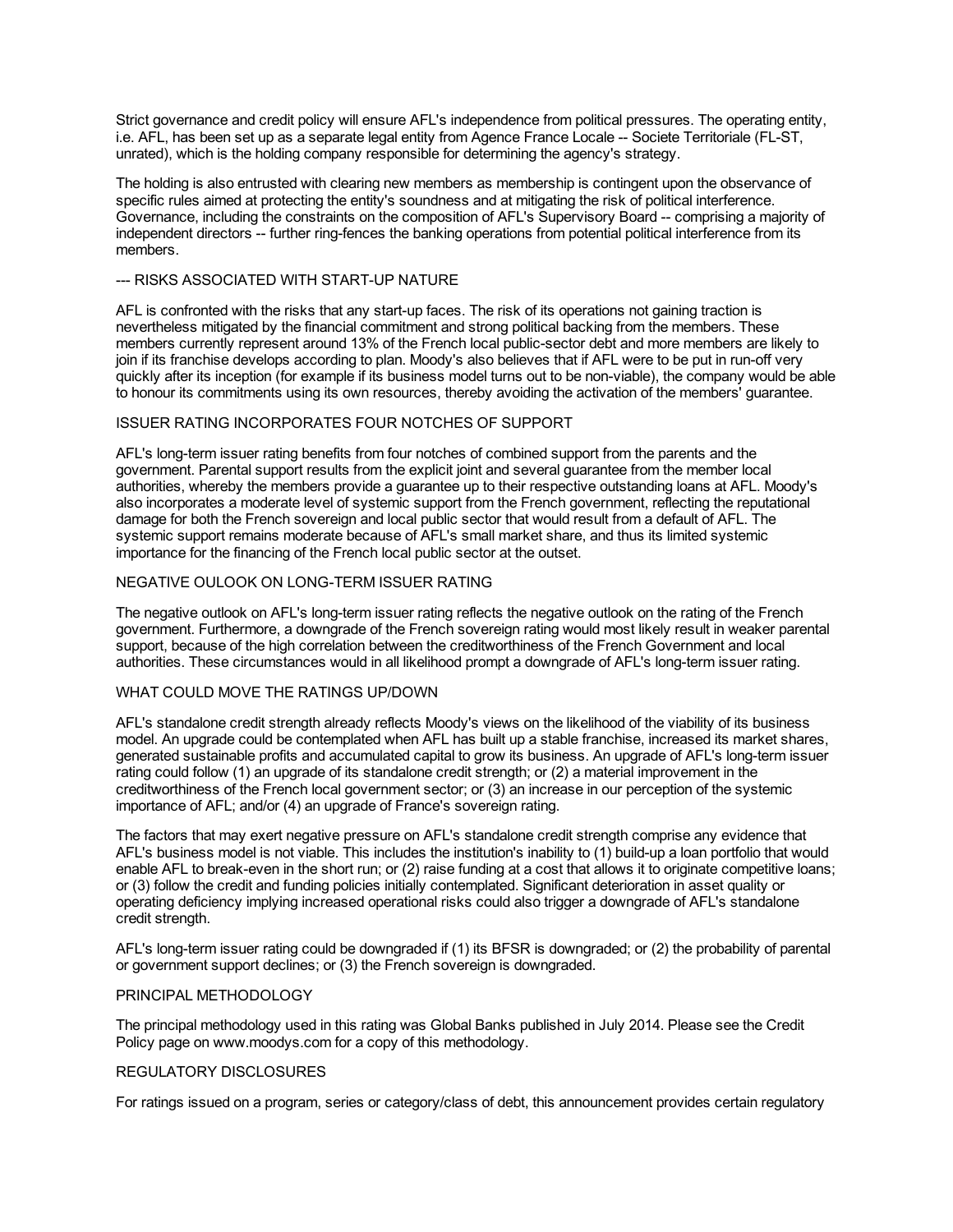disclosures in relation to each rating of a subsequently issued bond or note of the same series or category/class of debt or pursuant to a program for which the ratings are derived exclusively from existing ratings in accordance with Moody's rating practices. For ratings issued on a support provider, this announcement provides certain regulatory disclosures in relation to the rating action on the support provider and in relation to each particular rating action for securities that derive their credit ratings from the support provider's credit rating. For provisional ratings, this announcement provides certain regulatory disclosures in relation to the provisional rating assigned, and in relation to a definitive rating that may be assigned subsequent to the final issuance of the debt, in each case where the transaction structure and terms have not changed prior to the assignment of the definitive rating in a manner that would have affected the rating. For further information please see the ratings tab on the issuer/entity page for the respective issuer on www.moodys.com.

For any affected securities or rated entities receiving direct credit support from the primary entity(ies) of this rating action, and whose ratings may change as a result of this rating action, the associated regulatory disclosures will be those of the guarantor entity. Exceptions to this approach exist for the following disclosures, if applicable to jurisdiction: Ancillary Services, Disclosure to rated entity, Disclosure from rated entity.

Regulatory disclosures contained in this press release apply to the credit rating and, if applicable, the related rating outlook or rating review.

Please see www.moodys.com for any updates on changes to the lead rating analyst and to the Moody's legal entity that has issued the rating.

Please see the ratings tab on the issuer/entity page on www.moodys.com for additional regulatory disclosures for each credit rating.

Yasuko Nakamura Vice President - Senior Analyst Financial Institutions Group Moody's France SAS 96 Boulevard Haussmann Paris 75008 France JOURNALISTS: 44 20 7772 5456 SUBSCRIBERS: 44 20 7772 5454

Carola Schuler MD - Banking Financial Institutions Group JOURNALISTS: 44 20 7772 5456 SUBSCRIBERS: 44 20 7772 5454

Releasing Office: Moody's Investors Service Ltd. One Canada Square Canary Wharf London E14 5FA United Kingdom JOURNALISTS: 44 20 7772 5456 SUBSCRIBERS: 44 20 7772 5454

> Moopy's **INVESTORS SERVICE**

© 2015 Moody's Corporation, Moody's Investors Service, Inc., Moody's Analytics, Inc. and/or their licensors and affiliates (collectively, "MOODY'S"). All rights reserved.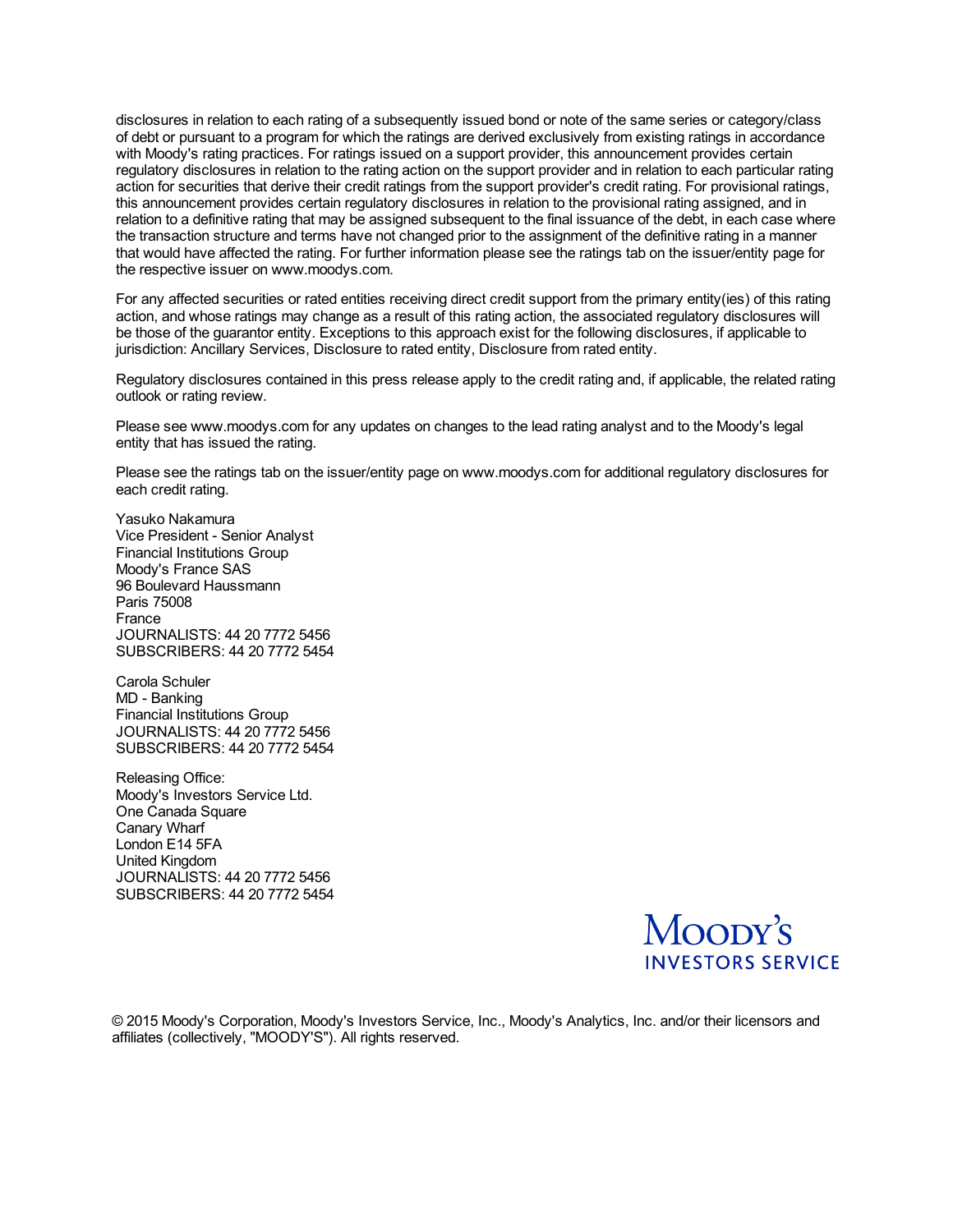**CREDIT RATINGS ISSUED BY MOODY'S INVESTORS SERVICE, INC. ("MIS") AND ITS AFFILIATES ARE MOODY'S CURRENT OPINIONS OF THE RELATIVE FUTURE CREDIT RISK OF ENTITIES, CREDIT COMMITMENTS, OR DEBT OR DEBT-LIKE SECURITIES, AND CREDIT RATINGS AND RESEARCH PUBLICATIONS PUBLISHED BY MOODY'S ("MOODY'S PUBLICATION") MAY INCLUDE MOODY'S CURRENT OPINIONS OF THE RELATIVE FUTURE CREDIT RISK OF ENTITIES, CREDIT COMMITMENTS, OR DEBT OR DEBT-LIKE SECURITIES. MOODY'S DEFINES CREDIT RISK AS THE RISK THAT AN ENTITY MAY NOT MEET ITS CONTRACTUAL, FINANCIAL OBLIGATIONS AS THEY COME DUE AND ANY ESTIMATED FINANCIAL LOSS IN THE EVENT OF DEFAULT. CREDIT RATINGS DO NOT ADDRESS ANY OTHER RISK, INCLUDING BUT NOT LIMITED TO: LIQUIDITY RISK, MARKET VALUE RISK, OR PRICE VOLATILITY. CREDIT RATINGS AND MOODY'S OPINIONS INCLUDED IN MOODY'S PUBLICATIONS ARE NOT STATEMENTS OF CURRENT OR HISTORICAL FACT. MOODY'S PUBLICATIONS MAY ALSO INCLUDE QUANTITATIVE MODEL-BASED ESTIMATES OF CREDIT RISK AND RELATED OPINIONS OR COMMENTARY PUBLISHED BY MOODY'S ANALYTICS, INC. CREDIT RATINGS AND MOODY'S PUBLICATIONS DO NOT CONSTITUTE OR PROVIDE INVESTMENT OR FINANCIAL ADVICE, AND CREDIT RATINGS AND MOODY'S PUBLICATIONS ARE NOT AND DO NOT PROVIDE RECOMMENDATIONS TO PURCHASE, SELL, OR HOLD PARTICULAR SECURITIES. NEITHER CREDIT RATINGS NOR MOODY'S PUBLICATIONS COMMENT ON THE SUITABILITY OF AN INVESTMENT FOR ANY PARTICULAR INVESTOR. MOODY'S ISSUES ITS CREDIT RATINGS AND PUBLISHES MOODY'S PUBLICATIONS WITH THE EXPECTATION AND UNDERSTANDING THAT EACH INVESTOR WILL, WITH DUE CARE, MAKE ITS OWN STUDY AND EVALUATION OF EACH SECURITY THAT IS UNDER CONSIDERATION FOR PURCHASE, HOLDING, OR SALE.**

MOODY'S CREDIT RATINGS AND MOODY'S PUBLICATIONS ARE NOT INTENDED FOR USE BY RETAIL INVESTORS AND IT WOULD BE RECKLESS FOR RETAIL INVESTORS TO CONSIDER MOODY'S CREDIT RATINGS OR MOODY'S PUBLICATIONS IN MAKING ANY INVESTMENT DECISION. IF IN DOUBT YOU SHOULD CONTACT YOUR FINANCIAL OR OTHER PROFESSIONAL ADVISER.

ALL INFORMATION CONTAINED HEREIN IS PROTECTED BY LAW, INCLUDING BUT NOT LIMITED TO, COPYRIGHT LAW, AND NONE OF SUCH INFORMATION MAY BE COPIED OR OTHERWISE REPRODUCED, REPACKAGED, FURTHER TRANSMITTED, TRANSFERRED, DISSEMINATED, REDISTRIBUTED OR RESOLD, OR STORED FOR SUBSEQUENT USE FOR ANY SUCH PURPOSE, IN WHOLE OR IN PART, IN ANY FORM OR MANNER OR BY ANY MEANS WHATSOEVER, BY ANY PERSON WITHOUT MOODY'S PRIOR WRITTEN CONSENT.

All information contained herein is obtained by MOODY'S from sources believed by it to be accurate and reliable. Because of the possibility of human or mechanical error as well as other factors, however, all information contained herein is provided "AS IS" without warranty of any kind. MOODY'S adopts all necessary measures so that the information it uses in assigning a credit rating is of sufficient quality and from sources MOODY'S considers to be reliable including, when appropriate, independent third-party sources. However, MOODY'S is not an auditor and cannot in every instance independently verify or validate information received in the rating process or in preparing the Moody's Publications.

To the extent permitted by law, MOODY'S and its directors, officers, employees, agents, representatives, licensors and suppliers disclaim liability to any person or entity for any indirect, special, consequential, or incidental losses or damages whatsoever arising from or in connection with the information contained herein or the use of or inability to